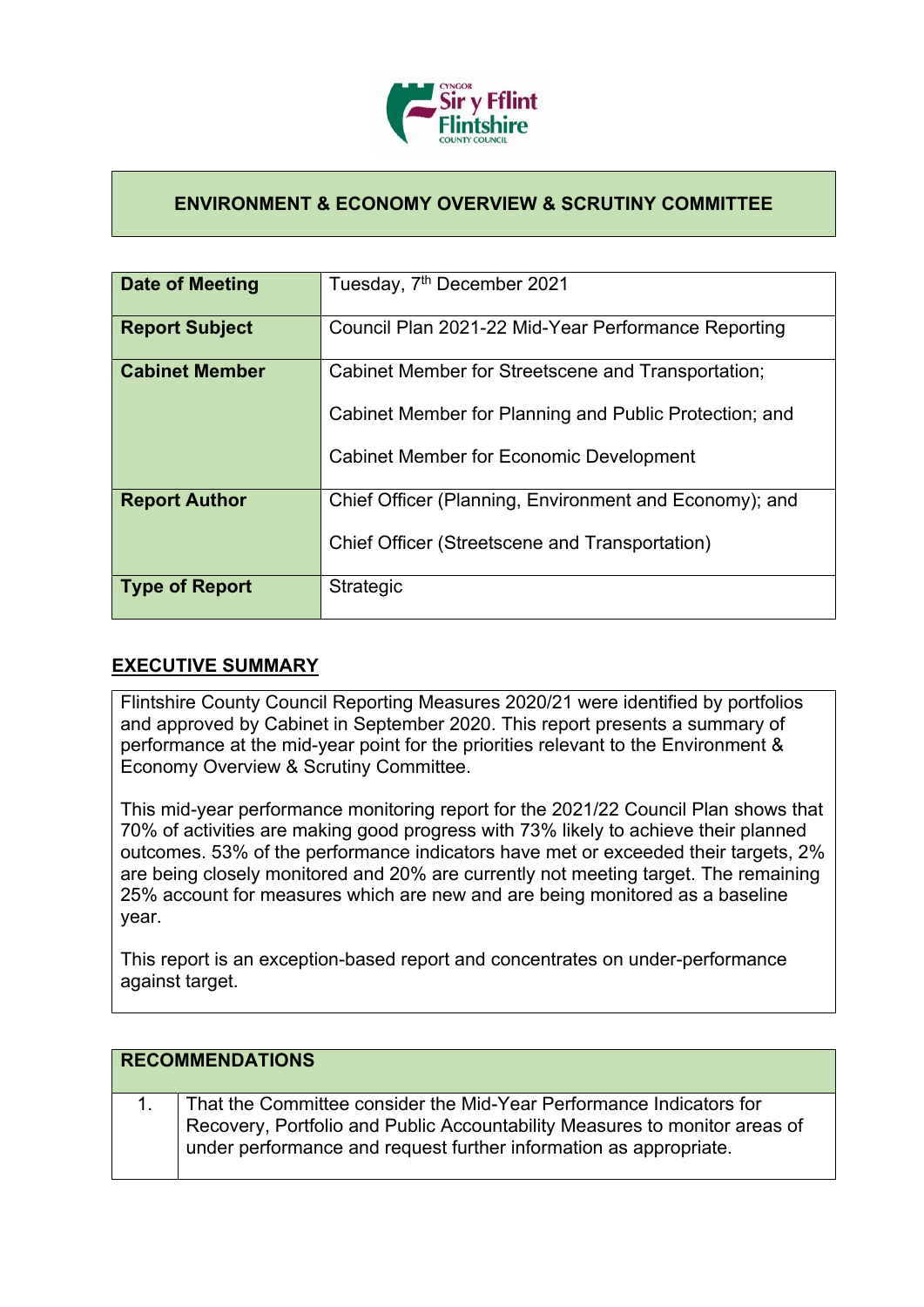## **REPORT DETAILS**

| 1.00 | <b>EXPLAINING THE PERFORMANCE AT YEAR END 2020/2021</b>                                                                                                                                               |
|------|-------------------------------------------------------------------------------------------------------------------------------------------------------------------------------------------------------|
| 1.01 | The year-end performance monitoring reports provide explanation of the<br>progress being made toward the agreed measures set out in the Flintshire<br>County Council Reporting Measures 2020/21.      |
|      | These measures were approved by Cabinet after targets for 2020/21 were re-<br>assessed for forecasted performance due to the disruptions caused during<br>the response phase of the pandemic.         |
| 1.02 | This report is an exception-based report and concentrates on under-<br>performance against in-year targets.                                                                                           |
| 1.03 | <b>Monitoring Activities</b>                                                                                                                                                                          |
|      | Each of the sub-priorities under each theme within the Plan have high level<br>activities which are monitored over time. 'Progress' shows action against<br>scheduled activity and is categorised as: |
|      | RED: Limited Progress – delay in scheduled activity and, not on track.<br>$\bullet$<br>AMBER: Satisfactory Progress – some delay in scheduled activity, but<br>$\bullet$<br>broadly on track.         |
|      | GREEN: Good Progress – activities completed on schedule and on track.<br>$\bullet$                                                                                                                    |
|      | A RAG status is also given for the assessment of our current level of<br>confidence in achieving the 'outcome(s)' in-year for each sub-priority.<br>Outcome is categorised as:                        |
|      | RED: Low - lower level of confidence in the achievement of the<br>$\bullet$<br>outcome(s) in-year.                                                                                                    |
|      | AMBER: Medium – uncertain level of confidence in the achievement of the<br>outcome(s) in-year.                                                                                                        |
|      | GREEN: High – full confidence in the achievement of the outcome(s) in-<br>year.                                                                                                                       |
| 1.04 | In summary overall progress against activities is:                                                                                                                                                    |
|      | <b>Progress RAG</b>                                                                                                                                                                                   |
|      | Good (green) progress in 99 (70%)<br>$\bullet$                                                                                                                                                        |
|      | Satisfactory (amber) progress in 38 (27%)<br>$\bullet$<br>Making limited (red) progress in 5 (3%)<br>$\bullet$                                                                                        |
|      | <b>Outcome RAG</b>                                                                                                                                                                                    |
|      | A high (green) level of confidence in the achievement of 104 (73%)<br>outcomes.                                                                                                                       |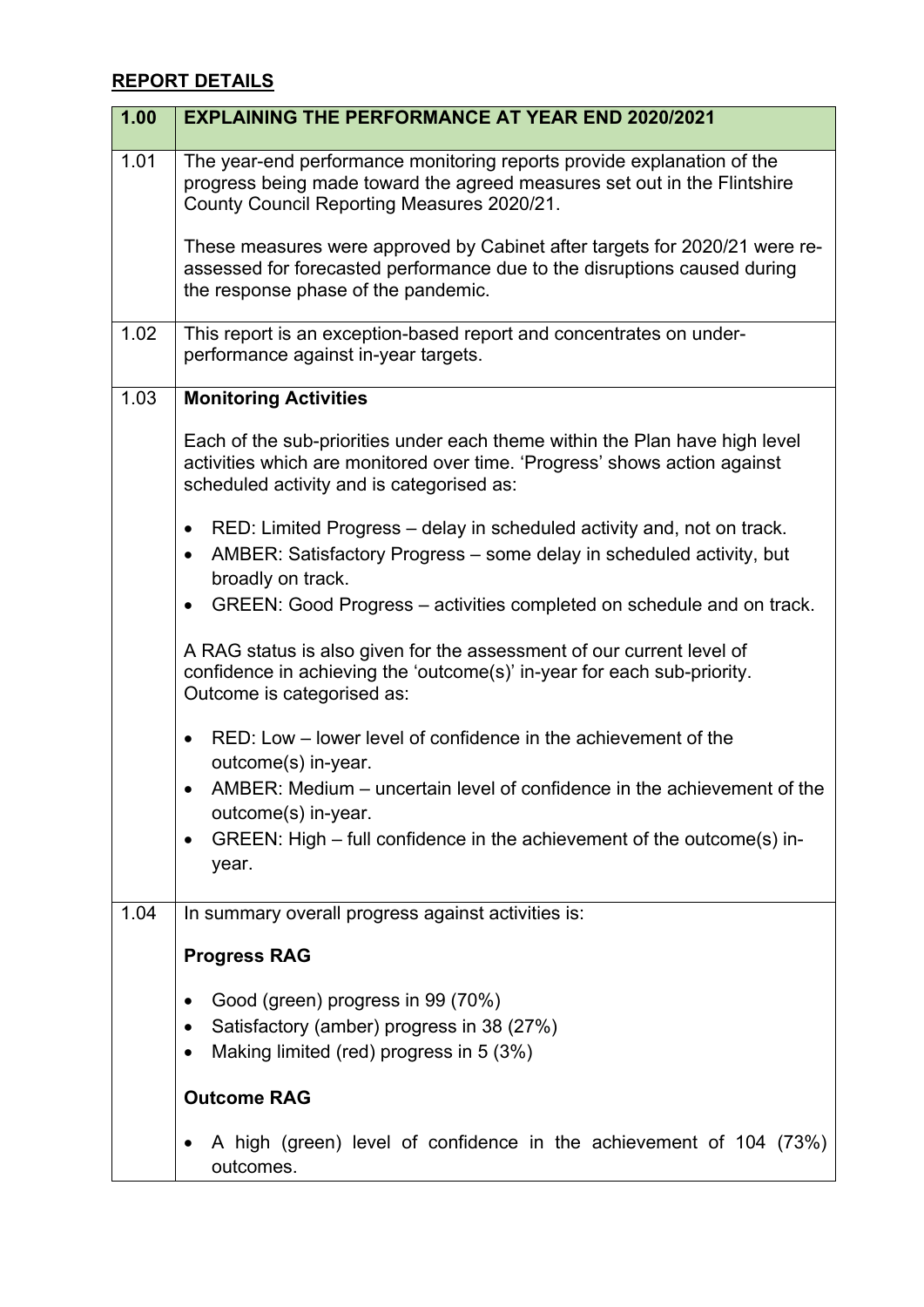|      | A medium (amber) level of confidence in the achievement of 31 (22%)<br>$\bullet$                                                                                                                                                                                                                                                                                                                                                                                                                                                                                                                      |
|------|-------------------------------------------------------------------------------------------------------------------------------------------------------------------------------------------------------------------------------------------------------------------------------------------------------------------------------------------------------------------------------------------------------------------------------------------------------------------------------------------------------------------------------------------------------------------------------------------------------|
|      | outcomes.                                                                                                                                                                                                                                                                                                                                                                                                                                                                                                                                                                                             |
|      | A low (red) level of confidence in the achievement of 7 (5%) outcomes.<br>$\bullet$                                                                                                                                                                                                                                                                                                                                                                                                                                                                                                                   |
| 1.05 | <b>Monitoring our Performance</b>                                                                                                                                                                                                                                                                                                                                                                                                                                                                                                                                                                     |
|      | Analysis of performance against the performance indicators is undertaken<br>using the RAG status. This is defined as:                                                                                                                                                                                                                                                                                                                                                                                                                                                                                 |
|      | RED - under-performance against target.                                                                                                                                                                                                                                                                                                                                                                                                                                                                                                                                                               |
|      | AMBER - where improvement may have been made but performance<br>has missed the target.                                                                                                                                                                                                                                                                                                                                                                                                                                                                                                                |
|      | GREEN - positive performance against target.                                                                                                                                                                                                                                                                                                                                                                                                                                                                                                                                                          |
| 1.06 | Analysis of current levels of performance against target shows the following:                                                                                                                                                                                                                                                                                                                                                                                                                                                                                                                         |
|      | 27 (53%) have achieved a green RAG status                                                                                                                                                                                                                                                                                                                                                                                                                                                                                                                                                             |
|      | 1 (2%) have an amber RAG status<br>$\bullet$                                                                                                                                                                                                                                                                                                                                                                                                                                                                                                                                                          |
|      | 10 (20%) have a red RAG status                                                                                                                                                                                                                                                                                                                                                                                                                                                                                                                                                                        |
|      | 13 (25%) have no target set                                                                                                                                                                                                                                                                                                                                                                                                                                                                                                                                                                           |
|      |                                                                                                                                                                                                                                                                                                                                                                                                                                                                                                                                                                                                       |
| 1.07 | The performance indicators (PIs) which show a red RAG status for current<br>performance against target relevant to the Environment & Economy Overview<br>& Scrutiny Committee are:-                                                                                                                                                                                                                                                                                                                                                                                                                   |
|      | <b>Planning, Environment &amp; Economy</b>                                                                                                                                                                                                                                                                                                                                                                                                                                                                                                                                                            |
|      | Number of individuals entering employment, learning or volunteering<br>In quarter one, 40 individuals entered employment. Quarter two saw 35<br>individuals enter employment having been successfully mentored with the<br>Communities For Work programme in Flintshire. Employment sectors entered<br>included construction, retail, logistics and production.                                                                                                                                                                                                                                       |
|      | Number of individuals receiving support<br>During quarter one 102 participants were supported through the Communities<br>for Work programme receiving assistance in accessing training and<br>employability skills in order to move them closer to the labour market. During<br>quarter two 118 participants accessed this support. Training included<br>Construction Skills, HGV, Administration, Health & Safety and Customer<br>Service.                                                                                                                                                           |
|      | <b>Number of inspections of HMOs</b><br>The programme of inspections has been delayed as officers were diverted to<br>support the pandemic response and continue to support recovery from the 14<br>month backlog of cases that have accrued. 409 properties have been<br>identified as possible Houses in Multiple Occupation (HMO) within the<br>County. The team have identified those that would fall within the definition of a<br>licensable HMO and have initially contacted a sample group of 30 requesting<br>further information about each property and its use. Priority visits have been |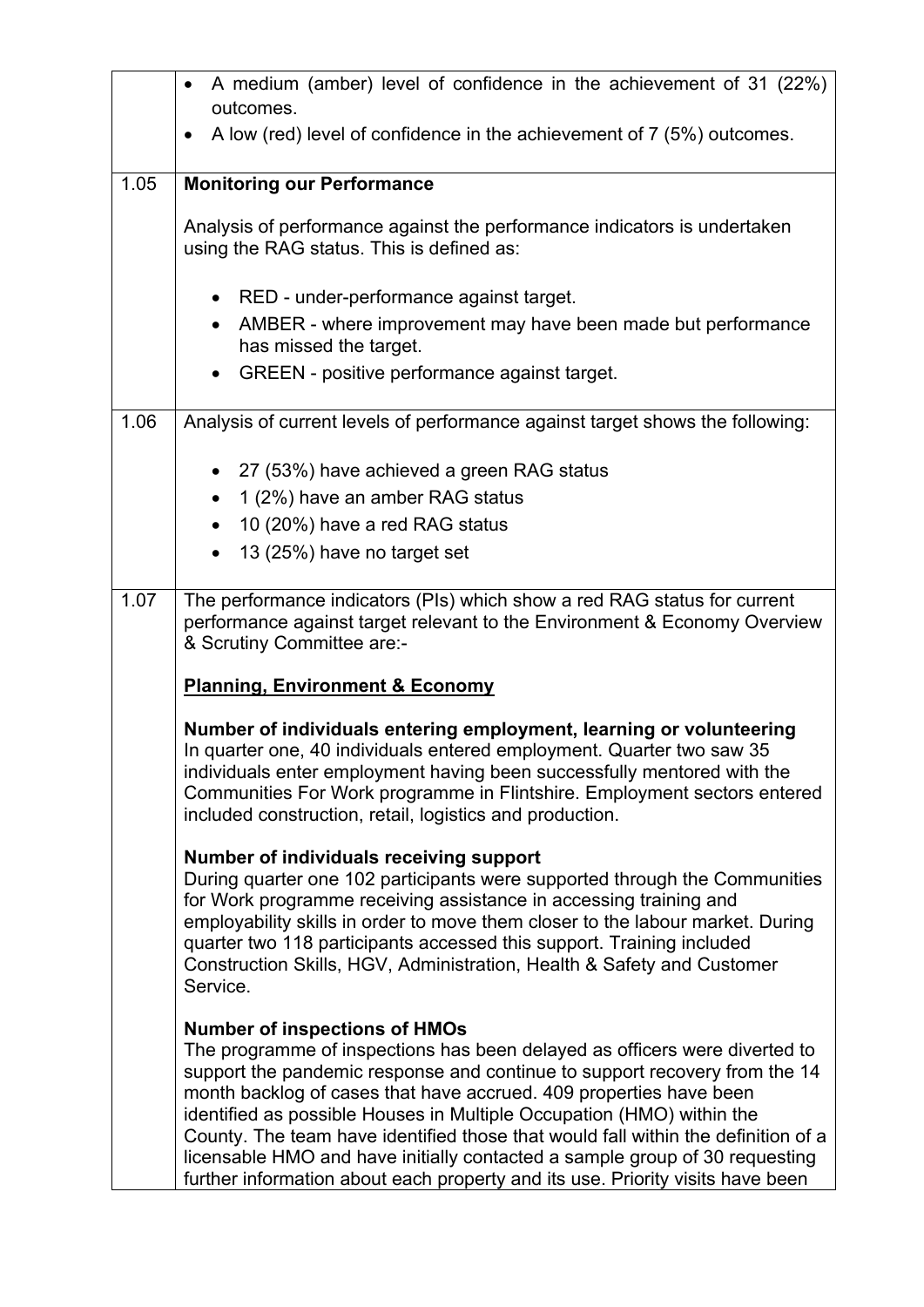| set around the analysis of the information received and these started in<br>October 2021. The 12 properties inspected to date have been reactive work<br>following up on complaints received.                                                                                                                                                                                                                                                                                                                                                                                              |
|--------------------------------------------------------------------------------------------------------------------------------------------------------------------------------------------------------------------------------------------------------------------------------------------------------------------------------------------------------------------------------------------------------------------------------------------------------------------------------------------------------------------------------------------------------------------------------------------|
| <b>Streetscene &amp; Transportation</b>                                                                                                                                                                                                                                                                                                                                                                                                                                                                                                                                                    |
| Percentage of waste reused, recycled or composted<br>Total waste arising has increased, which includes both residual and recycling.<br>Recycling collected amounts have increased; however, as the amount of<br>residual (non-recyclable) waste has also increased, this means that any<br>recycling performance percentage has been offset by the total waste arising.<br>The reintroduction of side waste enforcement from September 2021 and<br>further efforts to promote reuse and recycling are intended to assist with a<br>reduction in residual waste, and increase in recycling. |
| Number of bus quality partnerships on the core network<br>The ongoing development of the Quality Bus Partnership has been put on<br>hold. Transport For Wales are undertaking a Network review across North<br>Wales with a report due in Quarter 4 2021/2022.                                                                                                                                                                                                                                                                                                                             |
| Number of schemes delivered through the Welsh Government Active<br><b>Travel Fund</b>                                                                                                                                                                                                                                                                                                                                                                                                                                                                                                      |
| To date, no active travel infrastructure scheme has been completed for<br>2021/22.                                                                                                                                                                                                                                                                                                                                                                                                                                                                                                         |

| 2.00            | <b>RESOURCE IMPLICATIONS</b>                                 |
|-----------------|--------------------------------------------------------------|
| $^{\circ}$ 2.01 | There are no specific resource implications for this report. |

| 3.00 | <b>IMPACT ASSESSMENT AND RISK MANAGEMENT</b> |                                                                              |
|------|----------------------------------------------|------------------------------------------------------------------------------|
| 3.01 |                                              | Ways of Working (Sustainable Development) Principles Impact                  |
|      | Long-term                                    | Throughout all of the Mid-Year Monitoring                                    |
|      | Prevention                                   | Report there are demonstrable actions and                                    |
|      | Integration                                  | activities which relate to all of the<br>Sustainable Development Principles. |
|      | Collaboration                                | Specific case studies will be included in                                    |
|      | Involvement                                  | the Annual Performance Report for                                            |
|      |                                              | 2021/22.                                                                     |
|      | <b>Well-being Goals Impact</b>               |                                                                              |
|      | Prosperous Wales                             |                                                                              |
|      | <b>Resilient Wales</b>                       | Throughout the Mid-Year Monitoring                                           |
|      | <b>Healthier Wales</b>                       | Report there is evidence of alignment with                                   |
|      | More equal Wales                             | the Well-being Goals. Specific strategic                                     |
|      | <b>Cohesive Wales</b>                        | and policy reports include impact and risk                                   |
|      | <b>Vibrant Wales</b>                         | assessments.                                                                 |
|      | Globally responsible Wales                   |                                                                              |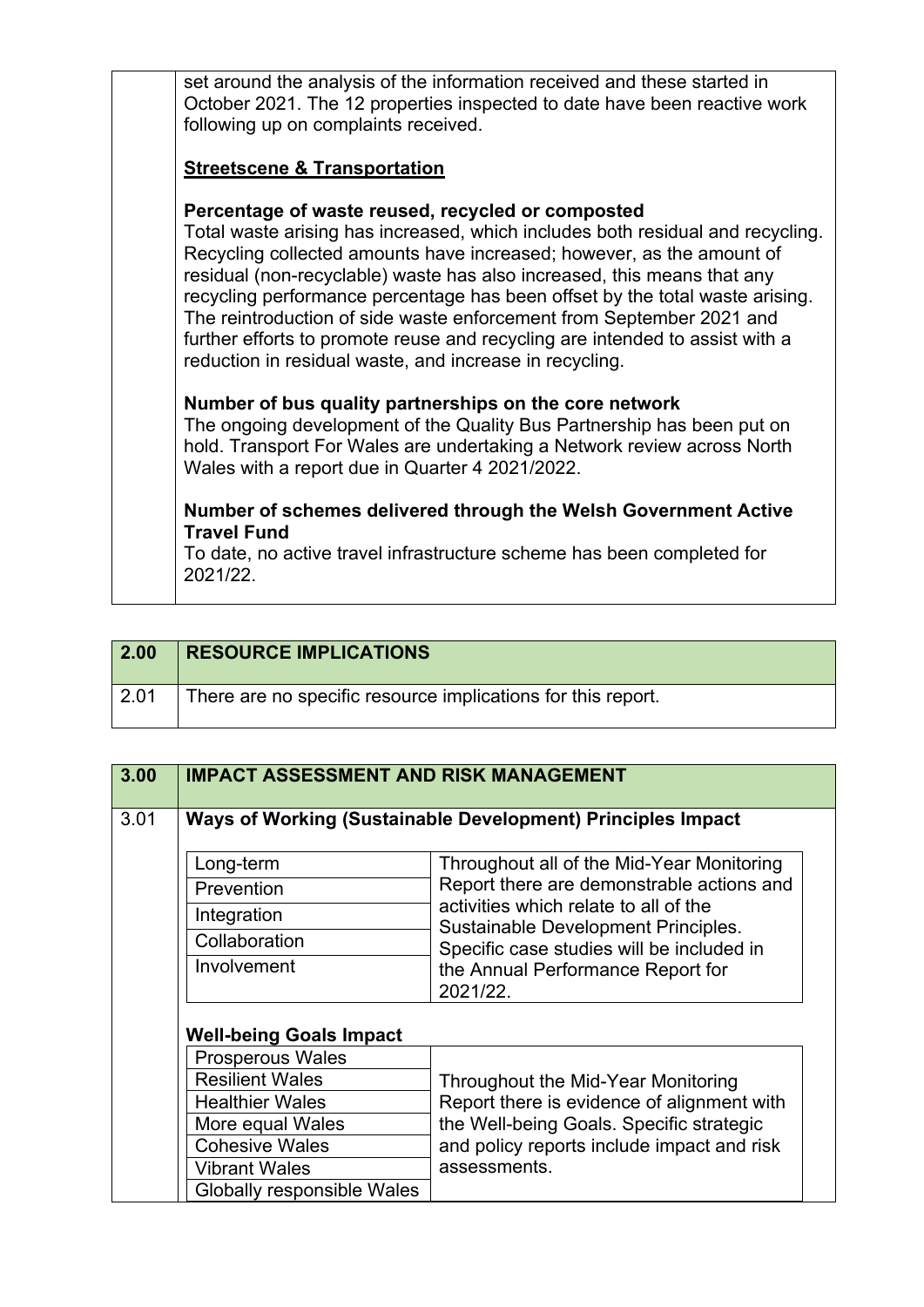|                                                 | The Council undertook a review of its Well-being Objectives during the<br>development of the 2021/22 Council Plan. The updated set of Well-being<br>Objectives are a more focused set of six. The Well-being Objectives identified<br>have associated themes for which they resonate. See the full list below. |
|-------------------------------------------------|----------------------------------------------------------------------------------------------------------------------------------------------------------------------------------------------------------------------------------------------------------------------------------------------------------------|
| <b>Theme</b>                                    | <b>Well-being Objective</b>                                                                                                                                                                                                                                                                                    |
| Poverty                                         | Protecting people from poverty by supporting<br>them to meet their basic needs                                                                                                                                                                                                                                 |
| Affordable and<br><b>Accessible Housing</b>     | Housing in Flintshire meeting the needs of our<br>residents and supporting safer communities                                                                                                                                                                                                                   |
| <b>Green Society and</b><br>Environment         | Limiting the impact of the Council's services on<br>the natural environment and supporting the wider<br>communities of Flintshire to reduce their own<br>carbon footprint                                                                                                                                      |
| Economy                                         | Enabling a sustainable economic recovery                                                                                                                                                                                                                                                                       |
| Personal and<br><b>Community Well-</b><br>being | Supporting people in need to live as well as they<br>can                                                                                                                                                                                                                                                       |
| <b>Education and Skills</b>                     | <b>Enabling and Supporting Learning Communities</b>                                                                                                                                                                                                                                                            |

| 4.00 | <b>CONSULTATIONS REQUIRED / CARRIED OUT</b>                                                                                            |
|------|----------------------------------------------------------------------------------------------------------------------------------------|
| 4.01 | The Reporting Measures are monitored by the respective Overview and<br>Scrutiny Committees according to the priority area of interest. |
| 4.02 | Chief Officers have contributed towards reporting of relevant information.                                                             |

| 5.00 | <b>APPENDICES</b>                                              |
|------|----------------------------------------------------------------|
| 5.01 | Appendix 1: Council Plan 2021/22 Performance Report - Mid-Year |

| 6.00 | LIST OF ACCESSIBLE BACKGROUND DOCUMENTS |
|------|-----------------------------------------|
| 6.01 | $^{\prime}$ Council Plan 2021/22.       |